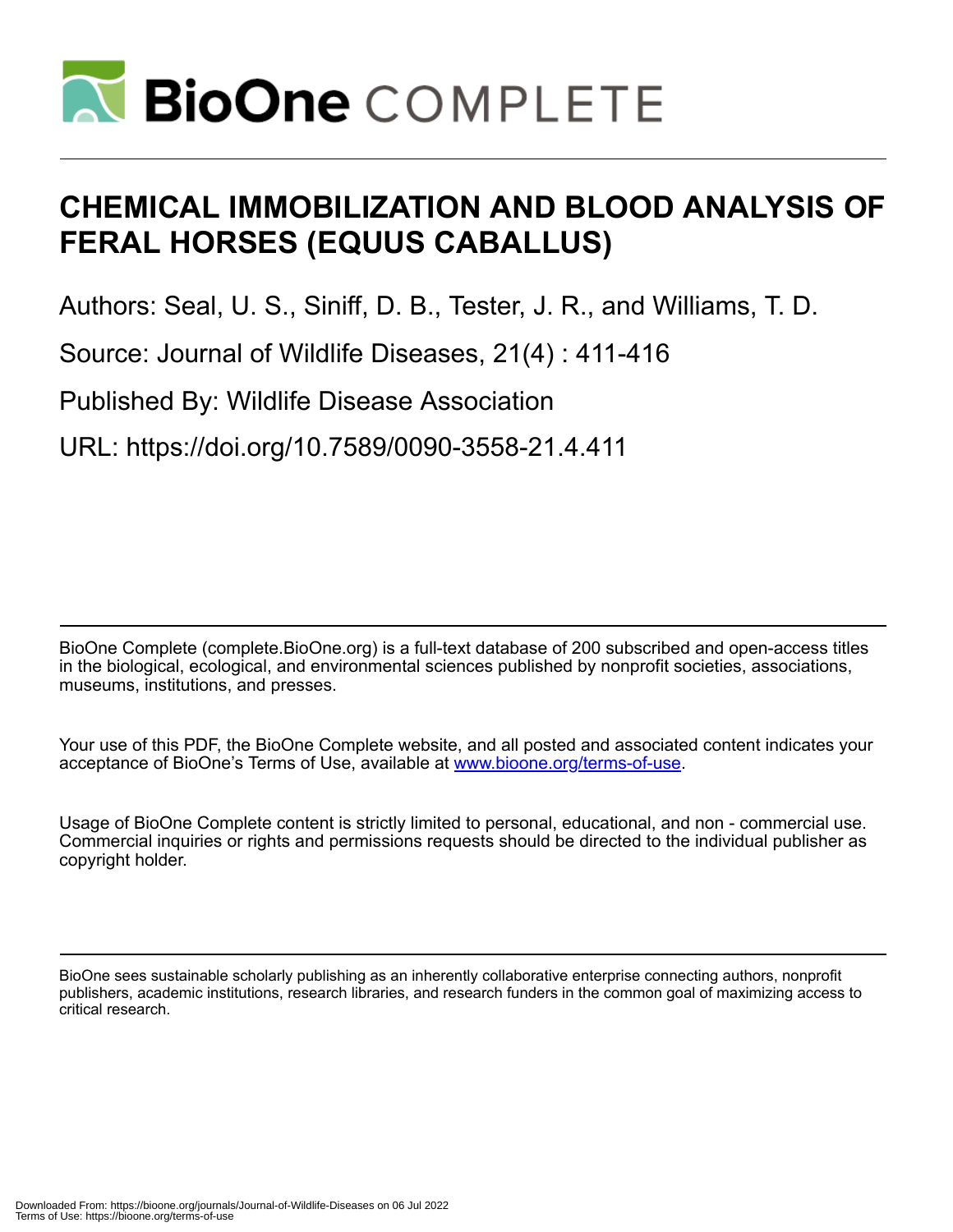# **CHEMICAL IMMOBILIZATION AND BLOOD ANALYSIS OF FERAL HORSES (EOUUS CABALLUS)**

#### **U. S. Seal, D. B. Siniff,2 J. R. Tester,2 and T. D. Williams3**

ABSTRACT: Combinations of etorphine hydrochloride and xylazine hydrochloride in different dosages were tested for their efficacy as immobilizing agents on 16 recently captured feral mares in corrals. The results of these trials led to the utilization of a standard combination of 5.5 mg of etorphine hydrochloride, 150 mg of xylazine hydrochloride, and 3 mg of atropine sulfate in a 7ml dart syringe for field capture. This combination was used, administered by dart gun from helicopters, to capture 87 free-ranging feral horses from about 80 bands. Five mares died at the time of capture and the remains of three other mares were found near the site of capture 4 mo later. Blood samples collected from each animal and analyzed for hematologic variables, concentrations of urea, and glucose yielded values comparable to domestic "hot-blooded horses." Serum cortisol concentrations (4.7  $\pm$  0.4  $\mu$ g/dl) were comparable to values from undisturbed captive animals. Approximately 48 mm of helicopter time were required per horse captured. The cost per animal captured was \$159 for helicopter time and \$66.70 for drugs and darts.

#### **INTRODUCTION**

Free-ranging feral horses are captured commonly using helicopters to herd them into traps. This process results in capture of horses of mixed sexes and ages. Bands are disrupted and mixed, which makes it difficult to select single individuals from each band. A census project, requiring the placement of radio collars on mares from up to 100 different bands, would have re quired the capture by roundup of approximately 730 horses to selectively place the 100 collars. The cost and time required for this procedure prompted the present study involving the exploration of the feasibility of selective capture using drugs and helicopters. Samples of blood and physical data were collected also to allow evaluation of the condition of the animals in relation to data from captive feral and domestic horses.

#### **MATERIALS AND METHODS**

The corral studies were conducted in the Palomino Valley Wild Horse and Burro Placement Center, Sparks, Nevada during December 1981 and February 1982. A total of 16 mares placed singly in a  $30 \times 30$ -m corral were darted using a Palmer Cap-Chur® gun (Palmer Chemical Co., Douglasville, Georgia 30134, USA) with a 7-ml dart containing the selected drugs. NCR-3 needles with barbs were used to ensure retention of the dart and full delivery of the drugs. Low power (green wad) charges were used in the dart gun in the corrals and in the field.

The drugs used were etorphine hydrochloride, 1 mg/ml (M99<sup>®</sup>, Lemmon Company, Rockville, Maryland 20850, USA), xylazine hydrochloride, 100 mg/ml (Rompun®, Haver-Lockhart, Bayvet Division, Cutter Laboratories Inc., Shawnee, Kansas 66201, USA), and atro pine sulfate, 15 mg/ml (Med-Tech, Inc., Elwood, Kansas 66024, USA). The drugs were mixed in a single syringe. Atropine sulfate was included in the mixture to prevent the secondary atrioventricular block induced by xylazine hydrochloride (Muir et al., 1979). Reversal was accomplished with intravenous diprenorphine, 2 mg/ml (M50/50<sup>®</sup>, Lemmon Laboratories). All animals were given intramuscularly 1.5 million units of long-acting penicillin.

The free-ranging feral horses were captured in the Pah Rah Mustang Area and Pine Nut Mountains Wild Horse Herd Management Area in western Nevada during February 1982. Ambient temperatures ranged from  $-3$  to  $+4$  C. Animals were located and darted from three Bell helicopters, a 4763B-2, a 4763B-1 and a Saloy turbo. A band was located and an animal

Received for publication 26 November 1984.

<sup>1</sup> Research Service, V.A. Medical Center, Minneapolis, Minnesota 55417 and Departments of Biochemistry and Fisheries and Wildlife, University of Minnesota, St. Paul, Minnesota 55108, USA.

<sup>2</sup> Department of Ecology and Behavioral Biology, University of Minnesota, Minneapolis, Minnesota 55455, USA.

<sup>&</sup>lt;sup>3</sup> Aguajito Veterinary Hospital, Monterey, California 93940, USA.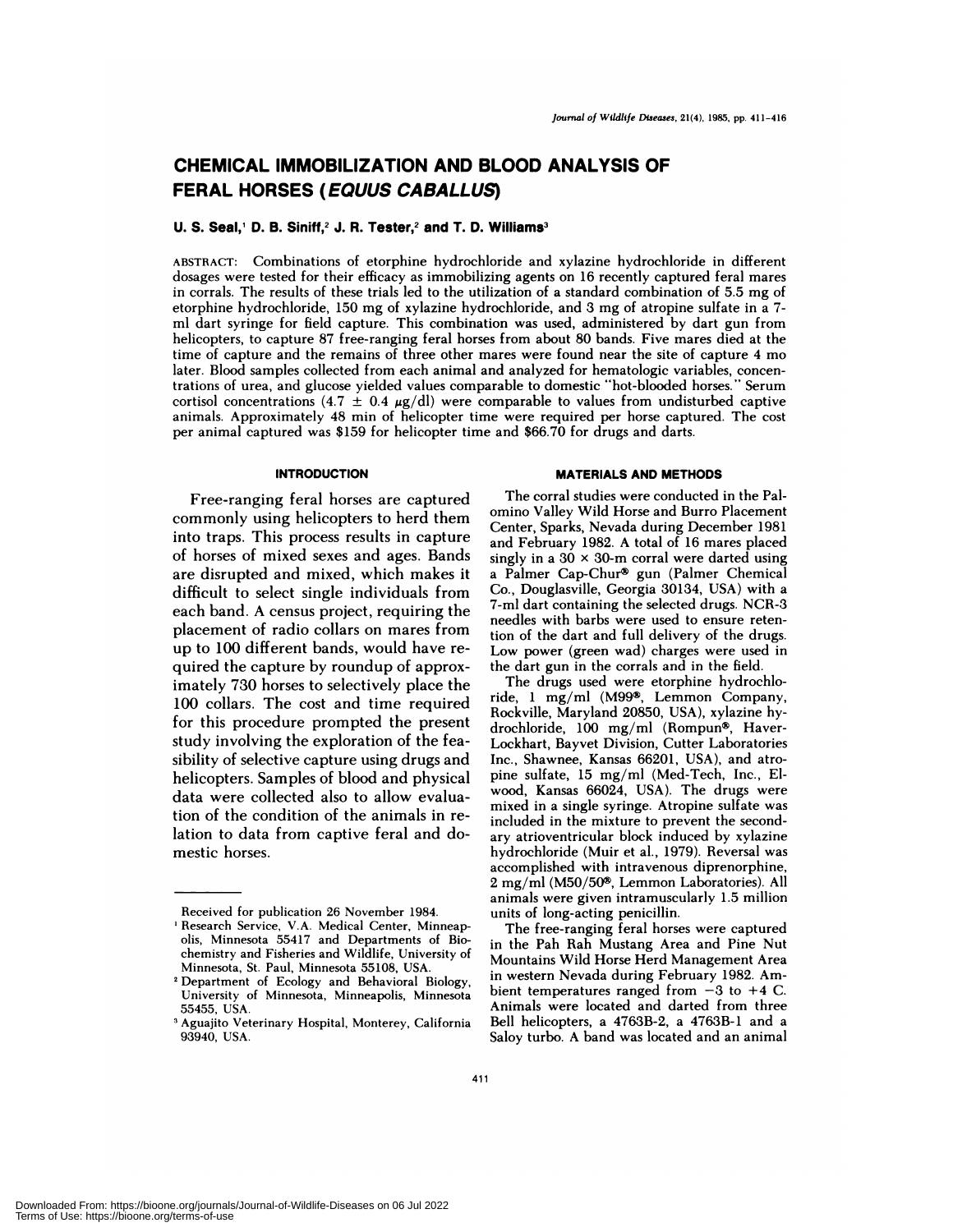thought to be a mare was selected and darted. The animal was observed from the air until signs of drug effects became evident. When the animal went down and stayed down for about 1 min, the helicopter was landed nearby and processing begun. Mares captured in the field were fitted with a radio collar, length and girth mea sured, respiration and heart rate counted, rectal temperature taken, and a blood sample collected for chemistry and hematology (Seal et al., 1977, 1978; Seal and Mech, 1983). The teeth were photographed and the age estimated. Antidote (diprenorphine) was administered and the animal observed until on its feet. Records were kept of induction time (min from darting until the animal went down and stayed down), total time down, and time for recovery after antidote administration. Statistics in the text are means and standard errors. Statistical comparisons were by 1-way ANOVA.

## **RESULTS**

**Corral**

Dosages of etorphine hydrochloride from 4 to 6 mg in combination with 100 to 200 mg of xylazine hydrochloride were tested on 16 mares ranging in estimated age from 2 to 15 yr.Induction time for 13 animals was  $10.5 \pm 1.0$ , range 7.2 to 15.5 min. The induction time decreased with increase of either etorphine hydrochloride or xylazine hydrochloride. One animal was struck in the base of the tail and went down in less than 1 min, presumably because the drug was injected intravenously. Two mares darted with 4 mg etorphine hydrochloride and 200 mg xylazine hydrochloride did not respond.

The animals were startled by the injection but usually settled down and walked or jogged for several min. After 3-6 min, there was a subtle change in gait and some stumbling. After  $6-7$  min the response was reminiscent of the Straub-Herman effect with a stiff gait and rapid shortened paces. They banged into the sides of the corral and stumbled to their knees before going down. Once down, the front legs were in extensor rigidity and the rear legs exhibited a paddling motion.

Immobilized animals were hypertonic

and had tremors and leg movements with the 100-mg doses of xylazine hydrochloride. Higher doses of xylazine hydrochloride reduced the excitement phase that became evident 6-7 min after administration of the drugs and produced better relaxation in the immobilized animal. All animals exhibited a tachycardia with heart rates greater than 120 per min. Respiration rates were near normal at  $13.6 \pm 1.3$ , range 5 to 20 min. Body temperatures were  $40.2 \pm 0.3$ , range 38.7 to 42.3 C, compared to the normal of 38 C for domestic horses.

Recovery after intravenous administration of diprenorphine, was  $57.7 \pm 4.3$ , range 30 to 95 sec. Recovery in one horse was delayed as a result of probable intramuscular injection. The sequence of re covery was an acceleration of respiration at about 30 see, righting at about 50 see, and rising to feet at 65 sec. The animals were on their feet, moving, and able to return to their group in another corral within a few min.

### **Field** captures

A standard drug dosage of 5.5 mg etorphine hydrochloride, 150 mg xylazine hydrochloride, and 3 mg atropine sulfate in 7-mi darts was used for all captures. Bands were spotted from the helicopter and approached closely enough to allow selection of an individual judged to be a female. This horse was then pursued to allow a shot at the left side at ranges of 8 to 30 m. Darts were usually placed in the rump area. Darts placed at angles off 90 degrees frequently bounced; they were never effective and another dart had to be delivered to the animal. Pursuit of an animal for more than 10 min prior to placing a shot was avoided to minimize exertion and overheating. We noted that when the horses became stiff-gaited 6-7 min after darting they separated from their band and could no longer be herded with the helicopter.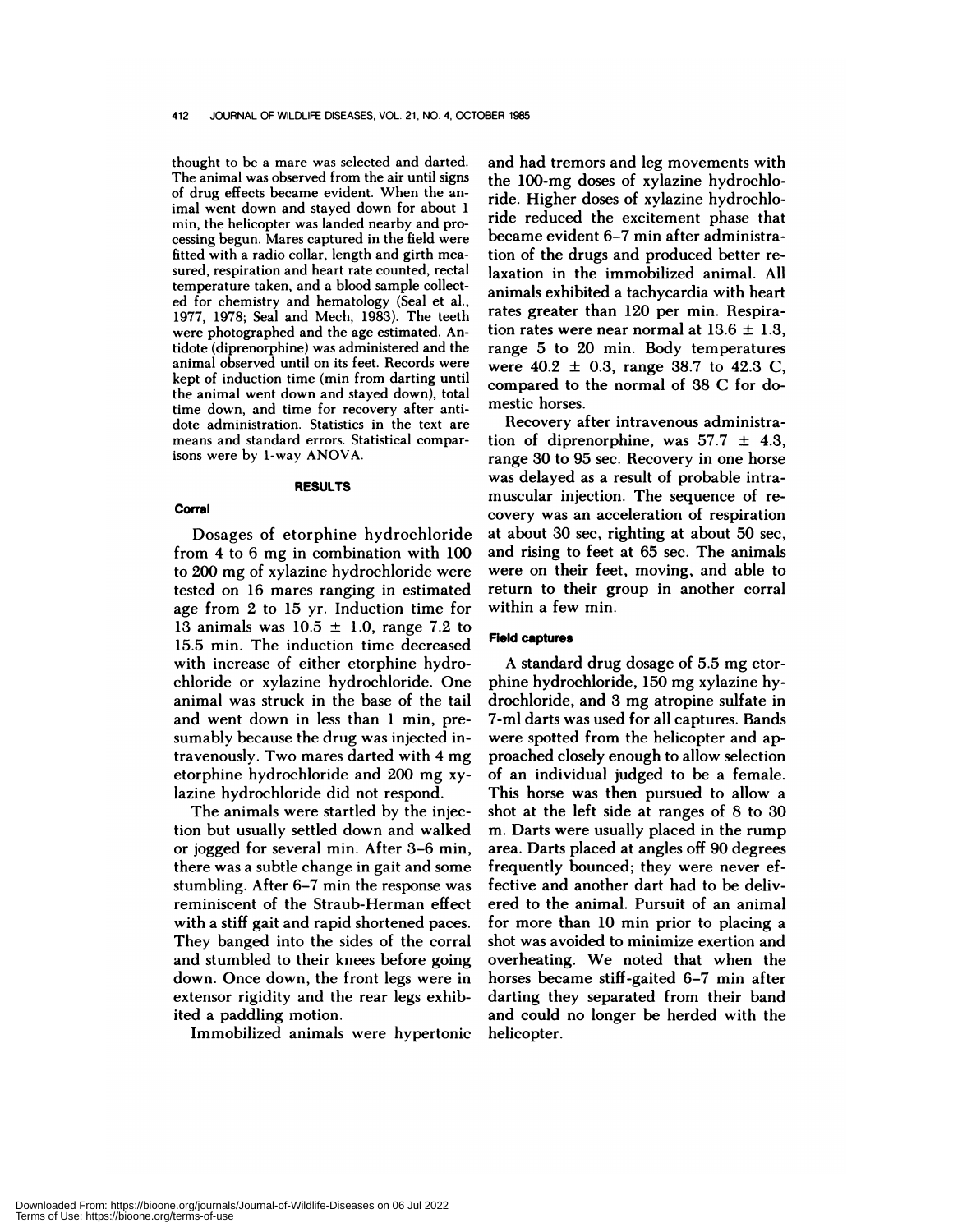

**FIGURE** 1. Distribution of induction times for 75 horses immobilized with 5.5 mg etorphine hydro chloride and 150 mg xylazine hydrochloride.

A total of 87 horses was captured in 69.2 hr of helicopter time distributed over 13 flights and 6 days. Flight time per horse captured ranged from 32.4 to 61.5 min for 13 flights. The captures included 11 stallions, 70 mares that were collared, five mares that died on were euthanized, and one mare that was released without a collar. The immediate deaths (6% of the total) included two animals with broken legs that were euthanized, one animal that un expectedly and abruptly died while being processed, one animal that was darted three times in 2 days unintentionally (she had been released without a collar) and died shortly after the third darting, and an animal that died several hr after processing. When relocated 4 mo later, the remains of three other mares were found near their sites of capture. All of the other radioed animals were located alive at this time.

A total of 138 darts were fired for a mean of 1.59 darts per animal captured. There were 15 misses and 26 bounces; 10 animals required two darts for immobilization. Some of these double doses and half the failures may have been the result of drugs freezing in the darts, since we were flying with a door removed from the helicopter and drugs were freezing in our drug kits. Only about half of the darts that



**RECOVERY TIME (SECONDS)**

FIGURE 2. Distribution of recovery times for 72 horses given 11 mg of diprenorphine for reversal of etorphine hydrochloride anesthesia.

hit and initially stuck were recovered when the animal went down. The remainder were lost during the animal's move ments. The mean helicopter flight time required per horse captured was 47.7 min. Since helicopter time cost \$200 per hour, the average cost of flying time was \$159 per animal captured.

Horses captured ranged in estimated age from 2 to  $13+$  yr (median = 8 yr). No effort was made to classify to year the animals 13 yr and older. The mean induction time of  $11.6$  min (Table 1, Fig. 1) was closely comparable to the time observed in the corral with similar drug dosages. The median time was 9.5 min, 2.1 min shorter than the mean time because six animals went down more than 25 min af-

**TABLE** 1. Biological data on 75 free-ranging feral mares captured by darting from helicopters in Ne vada.

| Variable (units)      | Mean | SE. | n   |
|-----------------------|------|-----|-----|
| Group size            | 6.8  | 0.4 | 75  |
| Induction (min)       | 11.6 | 0.8 | 75  |
| Down (min)            | 30.7 | 1.4 | 66  |
| Recovery (sec)        | 65.7 | 3.8 | 65  |
| Temperature (C)       | 40.3 | 0.1 | 66  |
| Respiration (per min) | 19.1 | 0.9 | 70  |
| Body Length (cm)      | 148  | 1.4 | 51  |
| Girth (cm)            | 163  | 1.6 | 49. |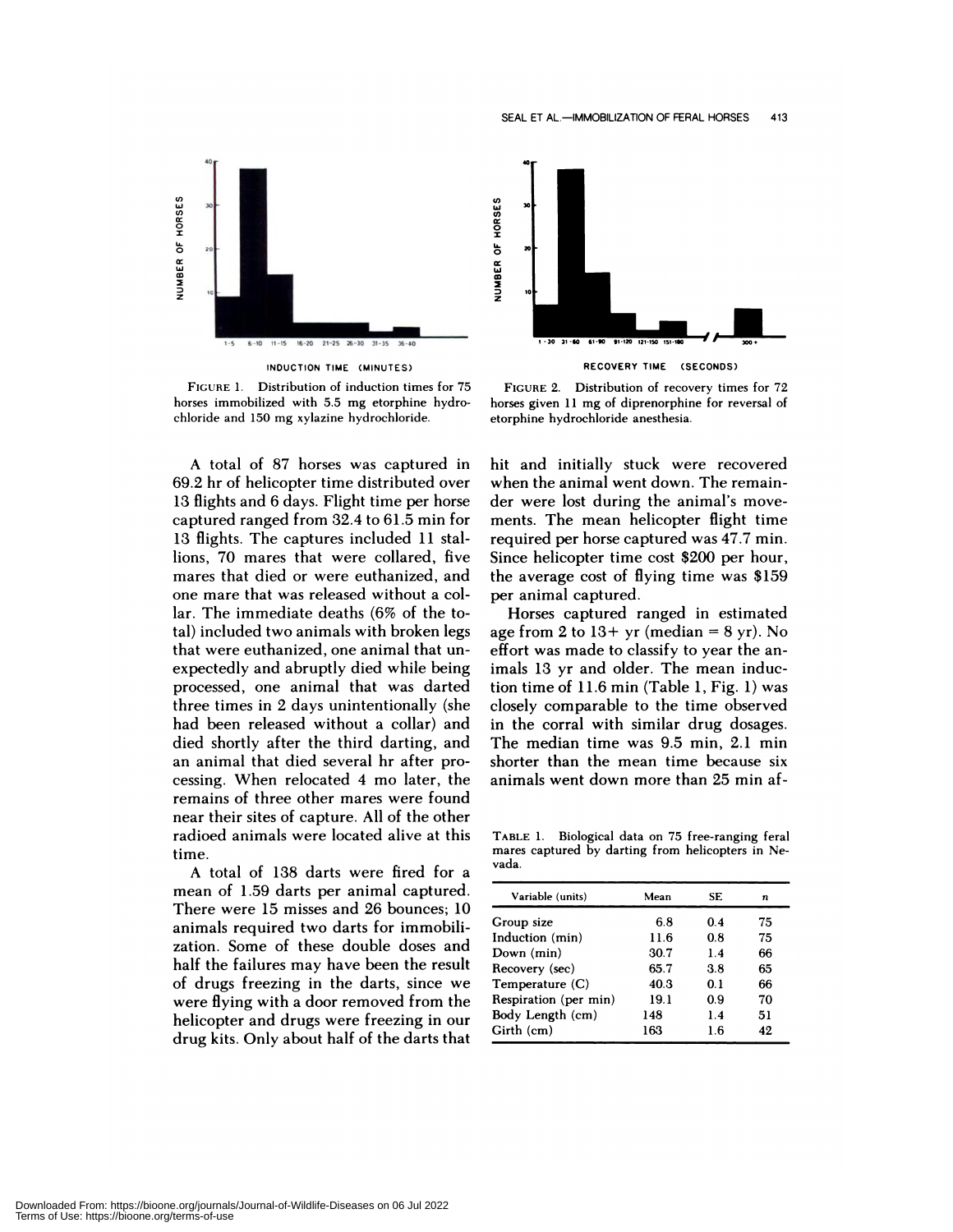**TABLE** 2. **Hematology, cortisol, glucose,** and serum urea values for 50 feral mares captured with drugs in Nevada, February 1982.

| Variable (units)           | n  | Mean | SE.  | Range         |
|----------------------------|----|------|------|---------------|
| Hemoglobin $(g/dl)$        | 50 | 177  | 0.21 | $15.2 - 22.0$ |
| Red cells $(10^6/\mu l)$   | 48 | 9.3  | 0.14 | $7.1 - 10.9$  |
| Hematocrit (vol%)          | 48 | 47.5 | 0.55 | $40 - 56$     |
| MCV(f)                     | 48 | 50.7 | 0.60 | $40 - 60$     |
| MCHC $(g/dl)$              | 50 | 37.6 | 0.34 | $33 - 50$     |
| White cells $(10^3/\mu l)$ | 49 | 6.9  | 0.25 | $4.2 - 10.9$  |
| Cortisol $(\mu g/dl)$      | 46 | 4.7  | 0.41 | $1 - 12$      |
| Glucose $(mg/dl)$          | 50 | 132  | 4.6  | 64–198        |
| Serum urea $N$ (mg/dl)     | 39 | 177  | 0.55 | $12.3 - 25.3$ |

ten drugging. The mean recovery time was  $65.7 \pm 3.8$  sec (Fig. 2) when seven outliers with times greater than 300 sec were re moved from the calculations. These delayed responses,  $509 \pm 85$  sec, resulted from intramuscular rather than intrave nous injections with a slower drug absorption. Comparison of morning and after noon data for induction and recovery times indicated no time-of-day effect.

Rectal temperatures ranged from 38.0 to 42.3 with a mean of  $40.3 \pm 0.1$  C. Body temperatures of animals drugged in the morning (39.9 C) were lower than the afternoon (40.7 C)  $(F = 12.6, df = 1$  and 85,  $P < 0.001$ ). These high body temperatures, with 25% greater than 41.1 C, con sidering the low ambient temperatures, suggest that capture by this method in warmer weather might present problems. The mean respiration rate of 19 per min is near normal. Al! animals exhibited a tachycandia with heart rates greater than 120 per min. Tremors and leg movements were minimal and did not interfere with the processing.

#### **Blood data for free-ranging mares**

Analysis of the blood data (Table 2) for time-of-day on induction time effects yielded no significant differences for hematologic values, chemical values or contisol concentrations. Animals judged to be lactating had lower hemoglobin (17.2 vs.

18.0 g/dl,  $F = 4.23$ , df = 1 and 48,  $P <$ 0.05), fewer red blood cells (8.93 vs. 9.81  $\times$  $10^6/\mu l$ ,  $F = 13.5$ ,  $P < 0.001$ ), lower hematocrit (46.2 vs. 48.6 vol%,  $F = 5.49$ ,  $P <$ 0.025), and smaller red blood cells (46.2 vs. 48.6 fi, *F* <sup>=</sup> 6.12, *P* < 0.02). Cortisol  $(4.7 \pm 0.4 \,\mu g/d)$  and glucose  $(132 \pm 4.7 \,\mu g/d)$ mg/d!) concentrations were the same in lactating and dry mares.

### **DISCUSSION**

There are few reports on the use of chemical immobilization for capture of free-ranging feral horses in North America. Donkeys were captured in Death Valley with etorphine hydrochloride (Blake et a!., 1981), but details of immobilization procedures were not presented. A report to the Bureau of Land Management (Moore, 1979) described the use of etorphine hydrochloride in combination with tranquilizers to capture 34 horses. There were eight mortalities. No drug dosage or physiological data were included. Borchard (1980) described the use of succinyleholine chloride and helicopters to capture 23 stallions and one mare in Idaho. There were nine deaths. High death rates have been common with use of sue cinylcholine chloride for immobilization in horses and other wild species (Tavernor, 1960; Jones, 1972). Bergen et a!. (1983) used suecinyleholine chloride to capture 23 feral horses with ground stalking techniques and lost three animals. The down time (mean 12 min) was too brief to allow the multiple procedures needed for this study and 1,950 person-hours were re quired for the captures.

Borchard tested etorphine hydrochloride in six animals in corral trials and rejected its use because of tremors in the animals after immobilization and expense of the drugs. Etorphine hydrochloride in combination with various tranquilizers is commonly used for the immobilization of equids in zoos (Jones, 1972; Seal et al., 1978; Wright, 1982) and in the wild (Har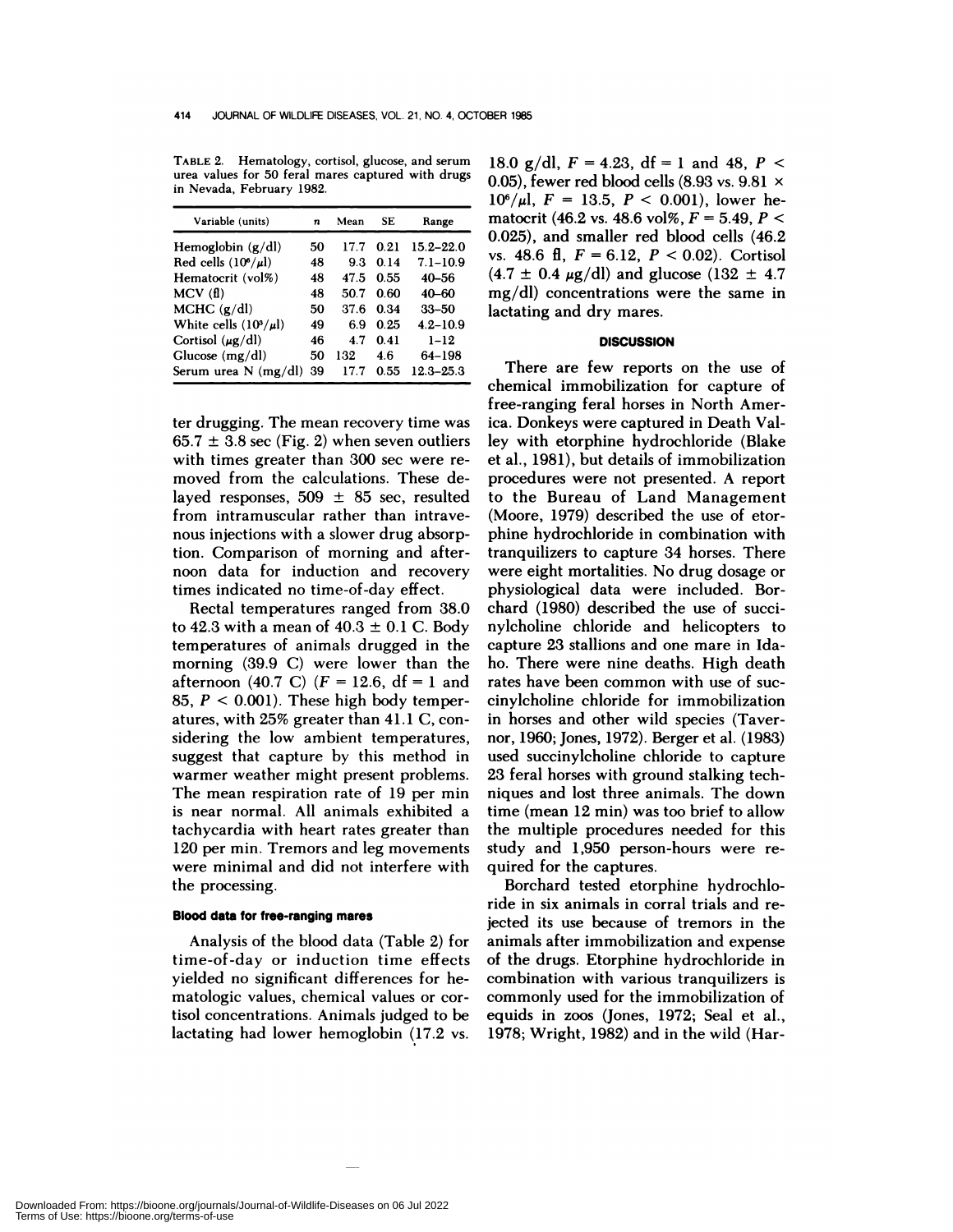thoorn, 1976). Etorphine hydrochloride, in combination with acepromazine, has been used in thousands of domestic horses particularly in the United Kingdom (Dobbs and Ling, 1972; Jenkins et a!., 1972; Evans, 1974). Tranquilizers are used in combination with etorphine hydrochloride to reduce the intensity and duration of the excitement phase during immobilization and to provide better relaxation in the anesthetized animal. Acepromazine and xylazine hydrochloride are most commonly used for this purpose in equids (Kerr et al., 1972; Hillidge and Lees,  $1977$ ; Muir et a!., 1979). Fatalities have been re corded for xylazine hydrochloride and etorphine hydrochloride in horses, but the prevalence appears to be less than 0.1% (Hillidge and Lees, 1977; Fuentes, 1978). We found that the induction time and relaxation effects of xylazine hydrochloride were dependent upon dose. It would be useful to do further corral studies to develop a combination of dosages that would further reduce the induction time. This could reduce helicopter time and losses of animals in difficult terrain.

The calculated material and helicopter time costs for capture of the animals could be reduced by perhaps 30% with experi ence. An experienced crew could capture and process eight to 10 animals in a working day. The method appears to be of particular value for selective capture of animals from individual bands on site.

The hematologic values were similar to those for "hot-blooded" horses such as Thoroughbreds and Arabians (Schalm et a!., 1975). The cortiso! values are in the same range as has been reported for captive feral horses with indwelling catheters  $(5.6 \pm 1.51 \mu g/d)$  or in samples collected by the heading/heeling technique (5.0  $\pm$ 2.20  $\mu$ g/dl) (Kirkpatrick et al., 1979). These values for cortisol are about 40% less than those found in samples from animals immobilized with succinylcholine chloride (Borchard, 1980). The apparently normal serum cortisol values suggest that this technique was less "stressful" than the use of succinylcholine chloride. We repeatedly observed that the mares rejoined their band shortly after recovery.

#### **ACKNOWLEDGMENTS**

We thank D. Pomi, Bureau Land Management (BLM), Palomino Valley Wild Horse and Burro Placement Center, Sparks, Nevada for help in testing the drugs. We appreciate the help of T. Reuwsaat and A. Anderson of the Carson City BLM office and M. Frei of the Nevada BLM office. This study was a part of BLM contract No. AA851-CTO-52.

#### **LITERATURE CITED**

- **BERGER,** J., M. K0CK, C. **CUNNINGHAM, AND** N. **DoDsoN.** 1983. Chemical restraint of wild horses: Effects on reproduction and social structure. J. Wild!. Dis. 19: 265-268.
- **BLAKE,** J. G., C. L. **DOUGLAS, AND** L. F. **THOMPSON.** 1981. Spatial variation in transferrin allele fre quencies among herds of feral donkeys in Death Valley National Monument, California. J. Mam mal. 62: 58-63.
- BOGAN, J. A., G. **MACKENZIE, AND** D. H. SNow. 1978. An evaluation of tranquilizers for use with etorphine as neuroleptanalgesic agents in the horse. Vet. Rec. 103: 471-472.
- **BORCHARD,** R. E. 1980. Evaluation of chemical re **straint methods for potential use in** wild, free roaming horses. Report to BLM on Contract YA- 512-CT8-116. Pullman, Washington, 16 pp.
- DOBBS, H. E., **AND** C. M. LING. 1972. The use of etorphine/acepromazine in the horse and donkey. Vet. Rec. 91: 40-41.
- **EVANS,** D. J. 1974. Anesthesia and Revivon. Vet. Rec. 95: 70-71.
- 1974. Influence of the neuroleptanalgesic **combination of etorphine** and acepromazine on the horse; blood gases and acid-base balance. Equine Vet. J. 9: 148-154.
- **FUENTES,** V. 0. 1978. Sudden death in a stallion after xylazine medication. Vet. Rec. 102: 106.
- HARTHOORN, A. M. 1976. The Chemical Capture of Animals. Bailliere Tindal, London, England, pp. 202-205.
- **HILLIDGE,** C. J., AND P. **LEES.** 1977. Fatality after Revivon. Vet. Rec. 94: 476-477.
- **JENKINS,** J. T., J. L. CROOKS,C. **CHARLESWORTH,** G. F. **BLAINE, AND** C. M. **LING.** 1972. The use of etorphine-acepromazine (analgesic-tranquilizer) mixtures in horses. Vet. Rec. 90: 207-210.
- **JONES,** D. M. 1972. The use of drugs for immobi-